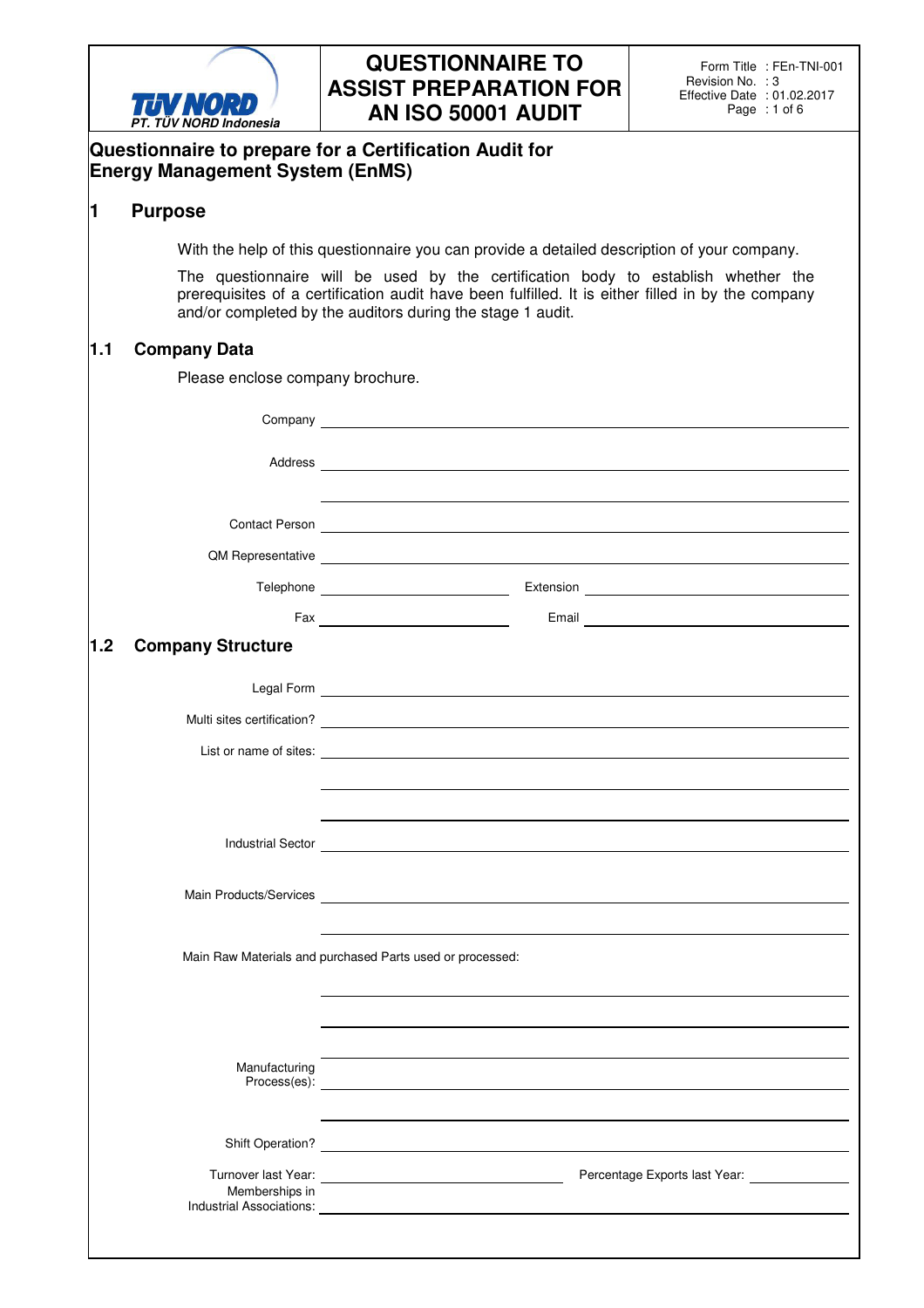

## **QUESTIONNAIRE TO ASSIST PREPARATION FOR AN ISO 50001 AUDIT**

| ٠ | an organisational chart of the entire company or the organisational units to be audited has been<br>attached<br>$\square$ yes<br>$\square$ no                                                                         |  |  |  |  |
|---|-----------------------------------------------------------------------------------------------------------------------------------------------------------------------------------------------------------------------|--|--|--|--|
| Ξ | Have you received consultancy services?<br>$\square$ yes<br>$\Box$ no                                                                                                                                                 |  |  |  |  |
|   | If yes, by whom?                                                                                                                                                                                                      |  |  |  |  |
| Ξ | Is the Energy Management System integrated in an existing management system?<br>If yes, in which?                                                                                                                     |  |  |  |  |
|   | Is there<br>$\Box$ a separate manual for the Energy Management System<br>$\square$ an integrated management manual for all systems (QMS, EMS, EnMS)?                                                                  |  |  |  |  |
| Ξ | Is there a group wide manual?<br>$\Box$ not applicable<br>$\Box$ no<br>$\Box$ yes                                                                                                                                     |  |  |  |  |
| п | Have the manuals of the subsidiaries been derived from the group manual?                                                                                                                                              |  |  |  |  |
|   | $\Box$ no<br>$\Box$ not applicable<br>$\square$ yes                                                                                                                                                                   |  |  |  |  |
| ٠ | What type of audit are you interested in?<br>$\Box$ a certification audit according to ISO 50001 : 2011<br>$\Box$ a certification audit of an integrated management system (QMS, EMS, EnMS)<br>$\Box$ not yet decided |  |  |  |  |
| п | What kind of certification are you interested in?<br>$\Box$ Single-site certification, please fill in Annex 1 as well<br>$\Box$ Multi-site certification, please fill in Annex 2 as well                              |  |  |  |  |
| Ξ | Is there a process production subcontracted / outsourced ?                                                                                                                                                            |  |  |  |  |
|   | $\Box$ yes<br>$\Box$ no                                                                                                                                                                                               |  |  |  |  |
|   | If yes,                                                                                                                                                                                                               |  |  |  |  |
|   |                                                                                                                                                                                                                       |  |  |  |  |
|   |                                                                                                                                                                                                                       |  |  |  |  |
|   |                                                                                                                                                                                                                       |  |  |  |  |
|   |                                                                                                                                                                                                                       |  |  |  |  |
|   |                                                                                                                                                                                                                       |  |  |  |  |
|   |                                                                                                                                                                                                                       |  |  |  |  |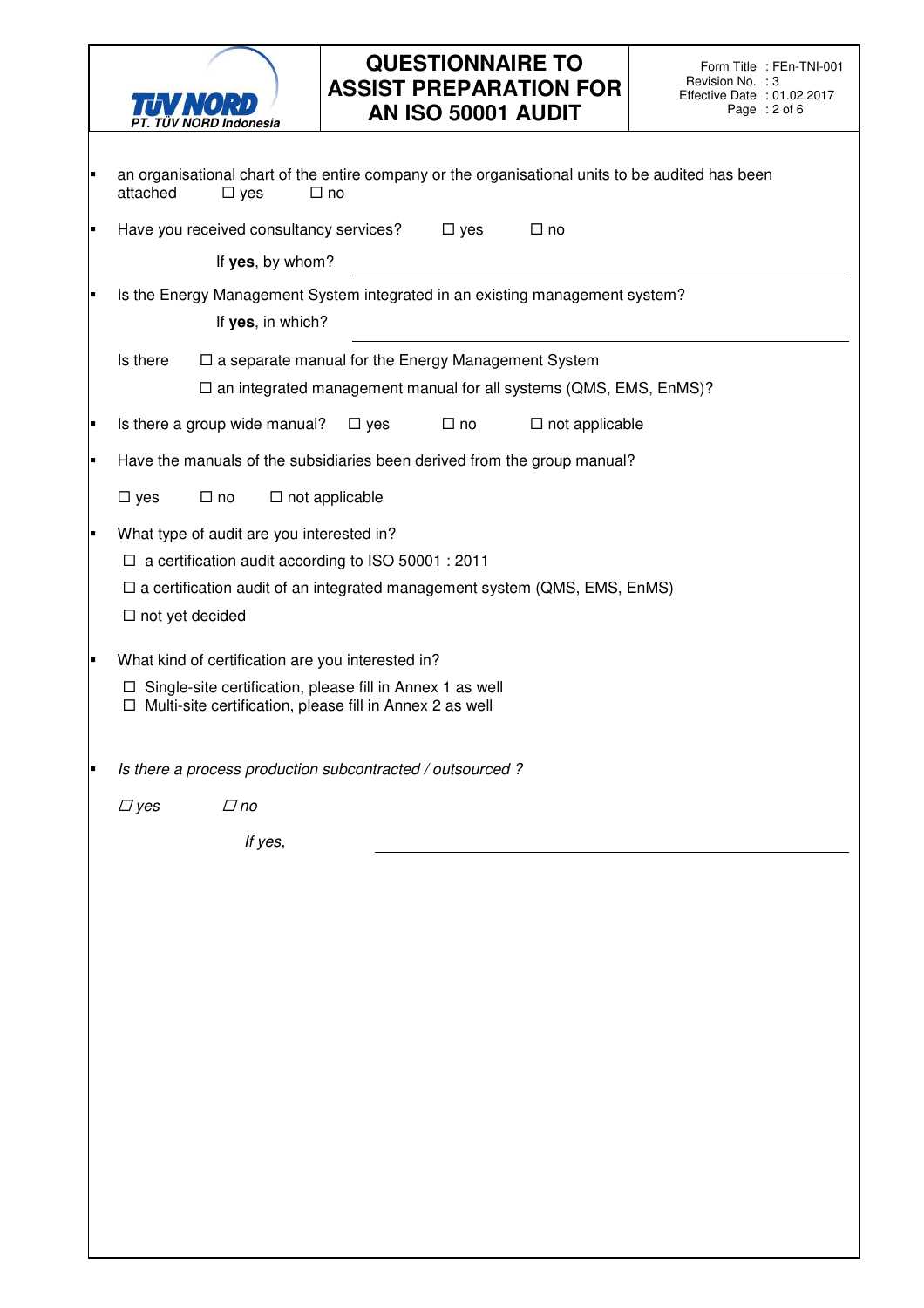|                  |                                                                                                                                                                                                                                                                                                         | <b>TUV NORD</b><br>PT. TÜV NORD Indonesia                                                                     |            | <b>QUESTIONNAIRE TO</b><br><b>ASSIST PREPARATION FOR</b><br>AN ISO 50001 AUDIT | Form Title : FEn-TNI-001<br>Revision No. : 3<br>Effective Date : 01.02.2017<br>Page : 3 of 6    |  |
|------------------|---------------------------------------------------------------------------------------------------------------------------------------------------------------------------------------------------------------------------------------------------------------------------------------------------------|---------------------------------------------------------------------------------------------------------------|------------|--------------------------------------------------------------------------------|-------------------------------------------------------------------------------------------------|--|
|                  | <b>Organisational Unit</b><br>Which organisational units are to be certified?                                                                                                                                                                                                                           |                                                                                                               |            |                                                                                |                                                                                                 |  |
|                  | ⊔                                                                                                                                                                                                                                                                                                       | Entire company including all locations and branches                                                           |            |                                                                                |                                                                                                 |  |
|                  | ⊔<br>Entire company except the following organisational<br>units/locations/branches                                                                                                                                                                                                                     |                                                                                                               |            |                                                                                |                                                                                                 |  |
|                  | Only the following organisational unit(s):                                                                                                                                                                                                                                                              |                                                                                                               |            |                                                                                |                                                                                                 |  |
|                  |                                                                                                                                                                                                                                                                                                         | For how long has the EnMS been<br>practised?<br>Please state your requirements for the<br>certification date? |            |                                                                                |                                                                                                 |  |
|                  |                                                                                                                                                                                                                                                                                                         |                                                                                                               |            |                                                                                |                                                                                                 |  |
|                  |                                                                                                                                                                                                                                                                                                         | Do you request a pre-audit?                                                                                   | $\Box$ yes | $\Box$ no                                                                      |                                                                                                 |  |
|                  |                                                                                                                                                                                                                                                                                                         | Please submit the documents listed below are already on hand:                                                 |            |                                                                                |                                                                                                 |  |
|                  |                                                                                                                                                                                                                                                                                                         | <b>Document Type</b>                                                                                          |            | Remarks<br>(e.g. document title, revision etc)                                 |                                                                                                 |  |
|                  |                                                                                                                                                                                                                                                                                                         | Management review report                                                                                      |            |                                                                                |                                                                                                 |  |
|                  |                                                                                                                                                                                                                                                                                                         | Internal audit report                                                                                         |            |                                                                                |                                                                                                 |  |
|                  |                                                                                                                                                                                                                                                                                                         | Energy policy                                                                                                 |            |                                                                                |                                                                                                 |  |
|                  |                                                                                                                                                                                                                                                                                                         | Energy objectives                                                                                             |            |                                                                                |                                                                                                 |  |
|                  |                                                                                                                                                                                                                                                                                                         | Energy planning                                                                                               |            |                                                                                |                                                                                                 |  |
|                  |                                                                                                                                                                                                                                                                                                         | <b>Energy Review</b>                                                                                          |            |                                                                                |                                                                                                 |  |
|                  | Energy objectives, energy targets and<br>energy management action plans                                                                                                                                                                                                                                 |                                                                                                               |            |                                                                                |                                                                                                 |  |
|                  |                                                                                                                                                                                                                                                                                                         | EnM manual                                                                                                    |            |                                                                                |                                                                                                 |  |
| $\boldsymbol{2}$ | <b>GENERAL QUESTIONS</b><br>Please answer the following questions before the commencement of the certification audit. The questions<br>serve as a guideline for the successful preparation of the audit. You may add any remarks to the<br>questions as you see fit.                                    |                                                                                                               |            |                                                                                |                                                                                                 |  |
|                  | Please submit additional documents to those questions marked either by $\triangleright$ or which are written in<br><i>italics</i> . If not already enclosed with the attachments, please also submit a current organisation chart and<br>an overview over the most important processes in your company. |                                                                                                               |            |                                                                                |                                                                                                 |  |
|                  | The successful evaluation of this questionnaire is a pre-requisite for the certification assessment in your<br>company.                                                                                                                                                                                 |                                                                                                               |            |                                                                                |                                                                                                 |  |
|                  | ■ Have the EnM policy been defined and documented?                                                                                                                                                                                                                                                      |                                                                                                               |            |                                                                                |                                                                                                 |  |
|                  |                                                                                                                                                                                                                                                                                                         |                                                                                                               |            | Yes                                                                            | partially<br>no                                                                                 |  |
|                  |                                                                                                                                                                                                                                                                                                         |                                                                                                               |            |                                                                                | Have the authorities and responsibilities within your organisation been defined and documented? |  |
|                  |                                                                                                                                                                                                                                                                                                         |                                                                                                               |            | Yes                                                                            | partially<br>no                                                                                 |  |

Has internal communication between the different functions of your organisation been defined, documented and established?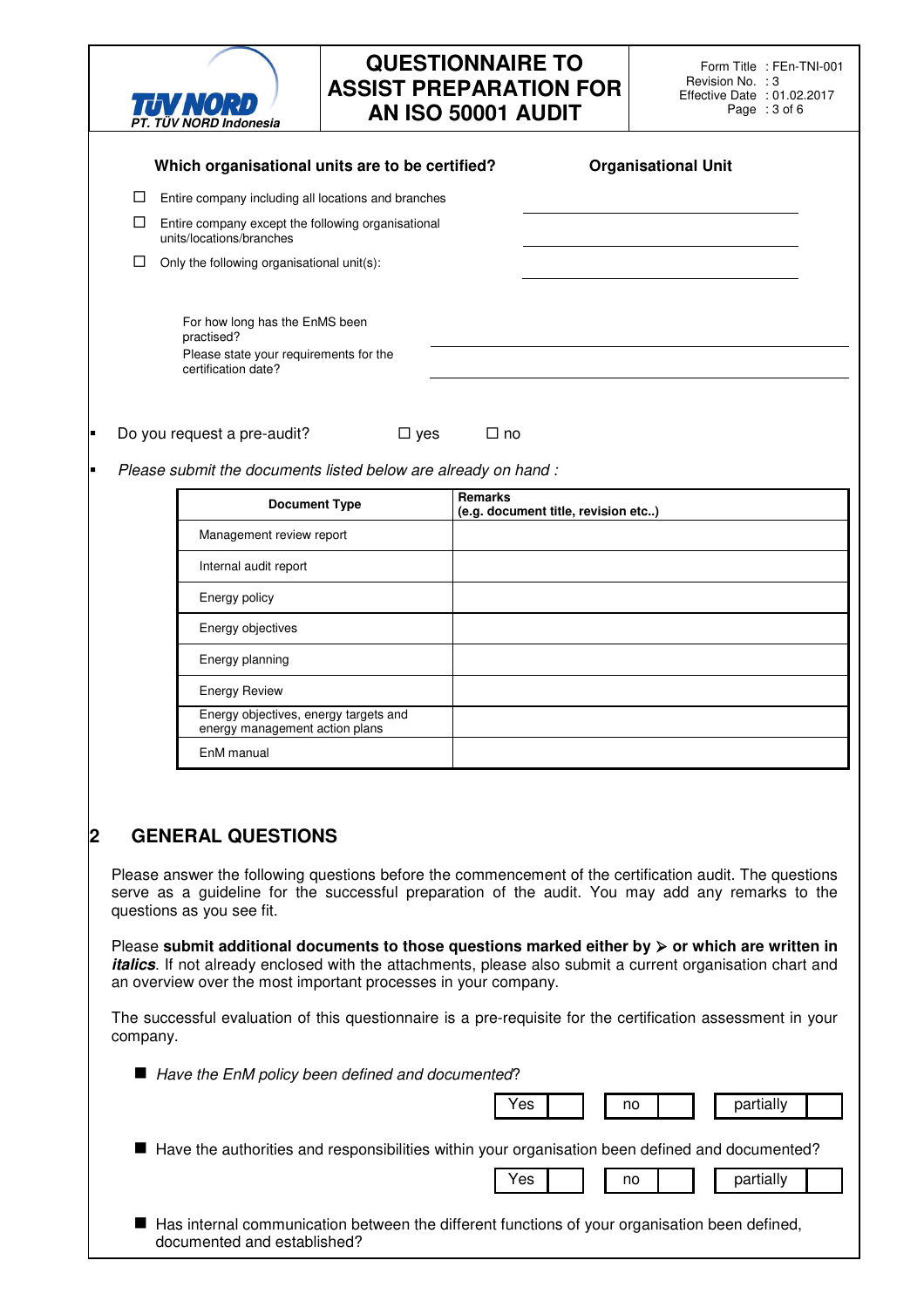| TIV NORD<br>PT. TUV NORD Indonesia | <b>QUESTIONNAIRE TO</b><br>Form Title: FEn-TNI-001<br>Revision No. : 3<br><b>ASSIST PREPARATION FOR</b><br>Effective Date : 01.02.2017<br>Page : 4 of 6<br>AN ISO 50001 AUDIT                                                                                        |  |
|------------------------------------|----------------------------------------------------------------------------------------------------------------------------------------------------------------------------------------------------------------------------------------------------------------------|--|
|                                    | partially<br>no<br>yes                                                                                                                                                                                                                                               |  |
| ➤<br>50001:2011?                   | Has the management system been defined in a manual according to clause 4.1 of ISO                                                                                                                                                                                    |  |
|                                    | partially<br>yes<br>no                                                                                                                                                                                                                                               |  |
| ➤                                  | Is the control of documents and data described in a procedure?                                                                                                                                                                                                       |  |
|                                    | partially<br>yes<br>no                                                                                                                                                                                                                                               |  |
| ➤                                  | Is the control of quality records described in a procedure?                                                                                                                                                                                                          |  |
|                                    | partially<br>yes<br>no                                                                                                                                                                                                                                               |  |
|                                    | Has a management review been conducted, and have the resulting tasks been implemented?                                                                                                                                                                               |  |
|                                    | partially<br>yes<br>no                                                                                                                                                                                                                                               |  |
| and reviewed for effectiveness?    | Have training needs been determined? Have the required training measures been implemented                                                                                                                                                                            |  |
|                                    | partially<br>no<br>yes                                                                                                                                                                                                                                               |  |
|                                    | Have the organization conducted and documented an energy planning process?                                                                                                                                                                                           |  |
|                                    | partially<br>yes<br>no                                                                                                                                                                                                                                               |  |
| and efficiency?                    | Have the organization identified, implemented and had access to the applicable legal requirements<br>other requirements to which the organization subscribes related to its energy use, consumption                                                                  |  |
|                                    | yes<br>no<br>partially                                                                                                                                                                                                                                               |  |
| review?                            | Have the organization documented the methodology and criteria used to develop the energy<br>partially<br>no<br>yes                                                                                                                                                   |  |
|                                    | Have the organization documented and updated the action plans at defined intervals?                                                                                                                                                                                  |  |
|                                    | partially<br>yes<br>no                                                                                                                                                                                                                                               |  |
| targets and action plans?          | Have the organization identified and planned those operations and maintenance activities which<br>are related to its significant energy uses and that are consistent with its energy plocy, objectives,                                                              |  |
|                                    | partially<br>yes<br>no                                                                                                                                                                                                                                               |  |
|                                    | Have the organization considered energy performance improvement opportunities and operational<br>control in the design of new, modified, and renovated facilities, equipment, systems and processes<br>that can have a significant impact on its energy performance? |  |
|                                    | partially<br>yes<br>no                                                                                                                                                                                                                                               |  |
| for effective energy use?          | Have the organization defined and documented energy purchasing specifications, as applicable,                                                                                                                                                                        |  |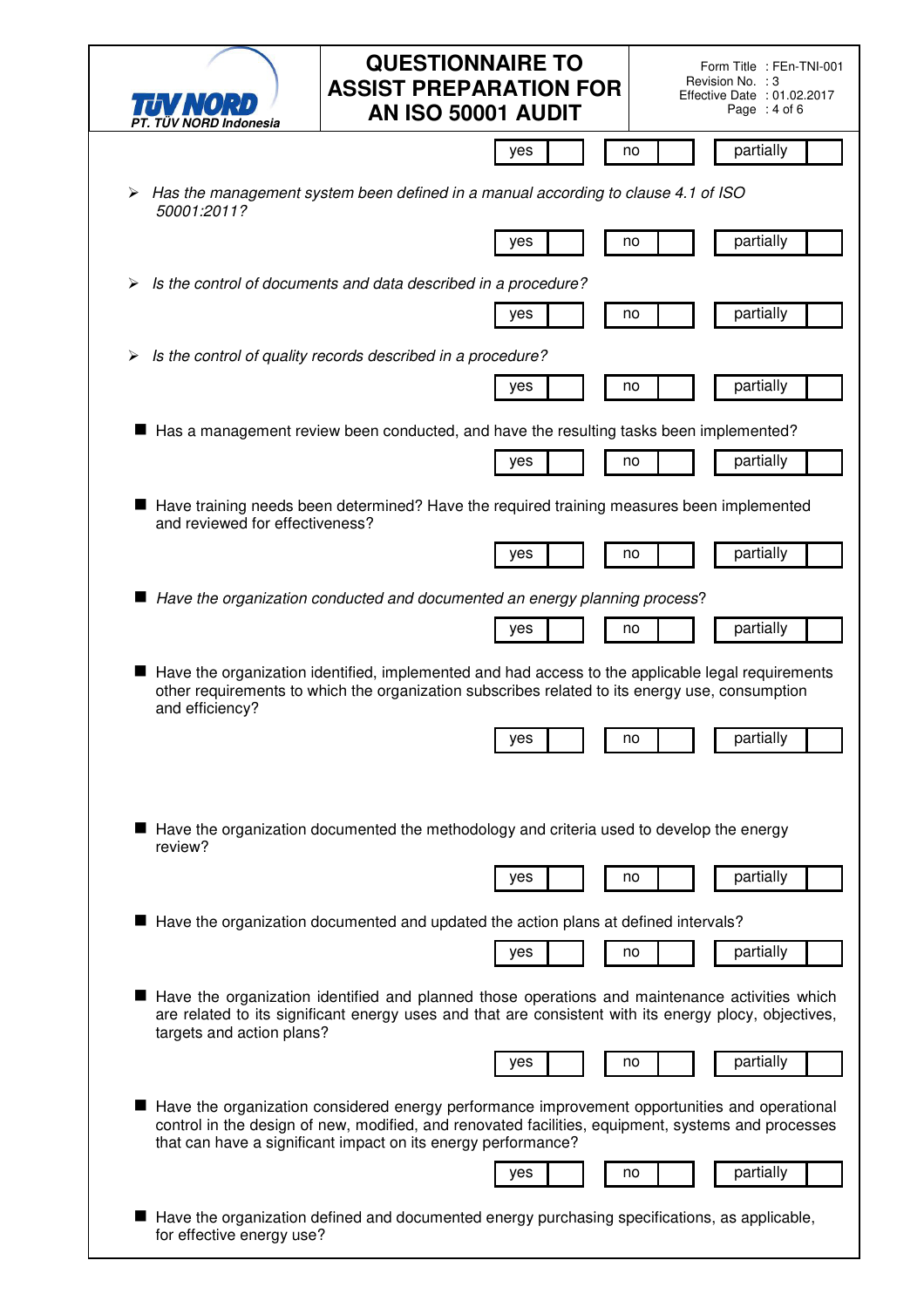| TUV NORD<br>PT. TÜV NORD Indonesia                    | <b>QUESTIONNAIRE TO</b><br>Form Title : FEn-TNI-001<br>Revision No. : 3<br><b>ASSIST PREPARATION FOR</b><br>Effective Date : 01.02.2017<br>AN ISO 50001 AUDIT<br>Page : 5 of 6           |  |
|-------------------------------------------------------|------------------------------------------------------------------------------------------------------------------------------------------------------------------------------------------|--|
|                                                       | partially<br>no<br>yes                                                                                                                                                                   |  |
| Are internal audits described in a procedure?<br>➤    |                                                                                                                                                                                          |  |
|                                                       | partially<br>yes<br>no                                                                                                                                                                   |  |
| $\blacktriangleright$                                 | Is the control of non-conforming product described in a procedure?                                                                                                                       |  |
|                                                       | partially<br>no<br>yes                                                                                                                                                                   |  |
|                                                       | Are there monitoring and measurement of the key characteristics?                                                                                                                         |  |
|                                                       | partially<br>yes<br>no                                                                                                                                                                   |  |
| Are corrective actions described in a procedure?<br>➤ |                                                                                                                                                                                          |  |
|                                                       | partially<br>yes<br>no                                                                                                                                                                   |  |
| Are preventive actions described in a procedure?<br>➤ |                                                                                                                                                                                          |  |
|                                                       | partially<br>yes<br>no                                                                                                                                                                   |  |
| Signed by:                                            | Please filled in the questions in Annex 1 for single site certification or Annex 2 for multi-site<br>certification and attach all documents required in the section 2 (General Question) |  |
|                                                       |                                                                                                                                                                                          |  |
| Place/Date                                            | Stamp/Signature                                                                                                                                                                          |  |
|                                                       |                                                                                                                                                                                          |  |
|                                                       |                                                                                                                                                                                          |  |
|                                                       |                                                                                                                                                                                          |  |
|                                                       |                                                                                                                                                                                          |  |
|                                                       |                                                                                                                                                                                          |  |
|                                                       |                                                                                                                                                                                          |  |
|                                                       |                                                                                                                                                                                          |  |
|                                                       |                                                                                                                                                                                          |  |